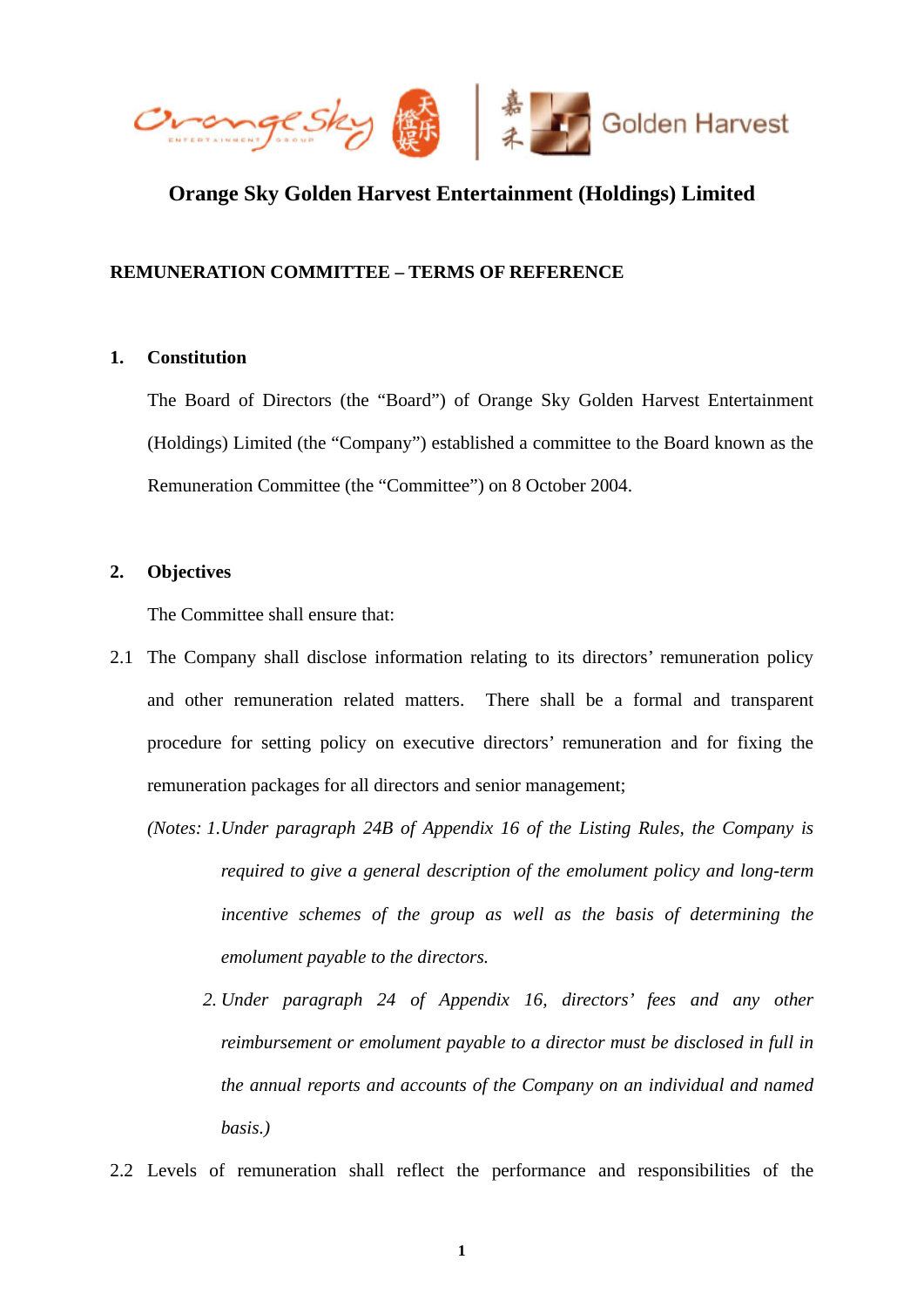individual and be sufficient to attract, motivate and retain the high performing individual(s) needed to run the Company successfully, but avoid paying more than is necessary for this purpose; and

2.3 No director or any of his/her associates shall be involved in deciding his/her own remuneration.

#### **3. Membership**

- 3.1 The Committee shall have at least three members, each of them being appointed by the Board.
- 3.2 The Board shall appoint the Chairman of the Committee.
- 3.3 A majority of the members of the Committee shall be independent non-executive directors.

#### **4. Proceedings of Meeting**

- 4.1 The Committee shall meet at least once a year and at such other times as the Chairman of the Committee shall require.
- 4.2 Meetings of the Committee shall be called by the Chairman of the Committee, or at the request of the Board.
- 4.3 The quorum necessary for the transaction of business shall be two. Matters transacted at the meetings shall be determined by a majority of votes. In the case of any equality of votes, the Chairman of the Committee shall have an additional or casting vote.
- 4.4 Members of the Committee may participate in any meeting of the Committee by means of conference telephone or other communications equipment through which all persons participating in the meeting can communicate with each other simultaneously and instantaneously. A person so participating shall be deemed to be present in person at the meeting and shall be entitled to vote and be counted in a quorum.
- 4.5 The members of the Committee shall abstain from voting on any resolution in which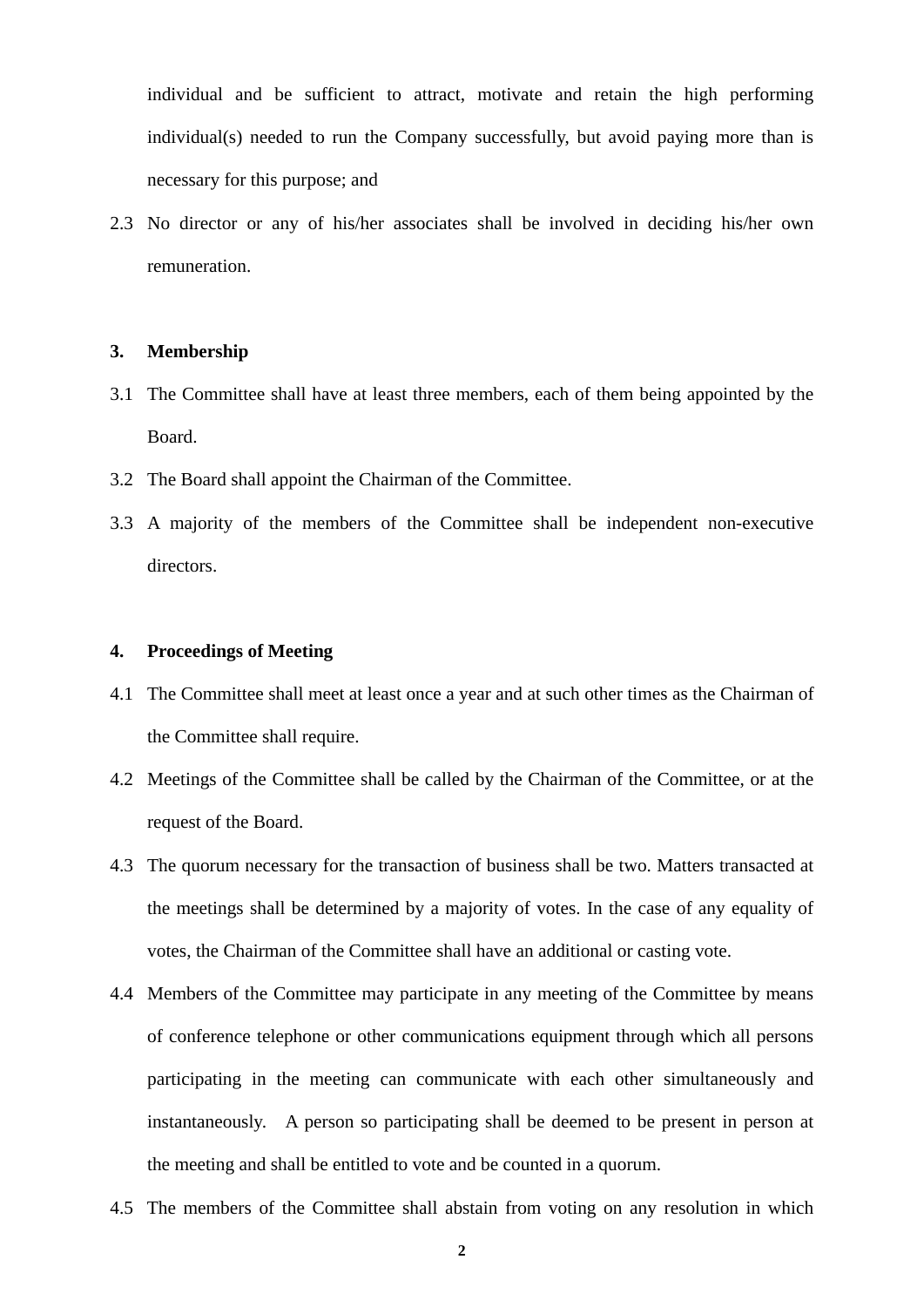they have a material interest and that they shall not be counted in the quorum.

4.6 The meetings and proceedings of the Committee shall be governed by the provisions contained in the Bye-laws of the Company for regulating the meetings and proceedings of the Board so far as the same are applicable and are not superseded by any regulations imposed by the Board.

#### 5 **Authority and responsibilities**

- 5.1 The Committee shall consult the Chairman and/or Managing Director of the Board about their proposal relating to the remuneration of other executive directors and have access to professional advice if considered necessary.
- 5.2 The Committee shall have powers:-
- a) to make recommendations to the Board on the Company's policy and structure for all remuneration of directors and senior management and on the establishment of a formal and transparent procedure for developing policy on such remuneration;

*(Note: For the purpose of this document, "senior management" shall refer to the same category of persons as referred to in the Company's annual report and is required to be disclosed under paragraph 12 of Appendix 16 of the Listing Rules.)* 

b) to have the delegated responsibility to determine the specific remuneration packages of all executive directors and senior management, including benefits in kind, pension rights and compensation payments, including any compensation payable for loss or termination of their office or appointment, and make recommendations to the Board on the remuneration of non-executive directors. The Committee shall consider factors such as salaries paid by comparable companies, time commitment and responsibilities of the directors, employment conditions elsewhere in the group and desirability of performance-based remuneration;

# *(Note: Please refer to item a) for definition of "senior management".)*

c) to review and approve performance-based remuneration by reference to corporate goals